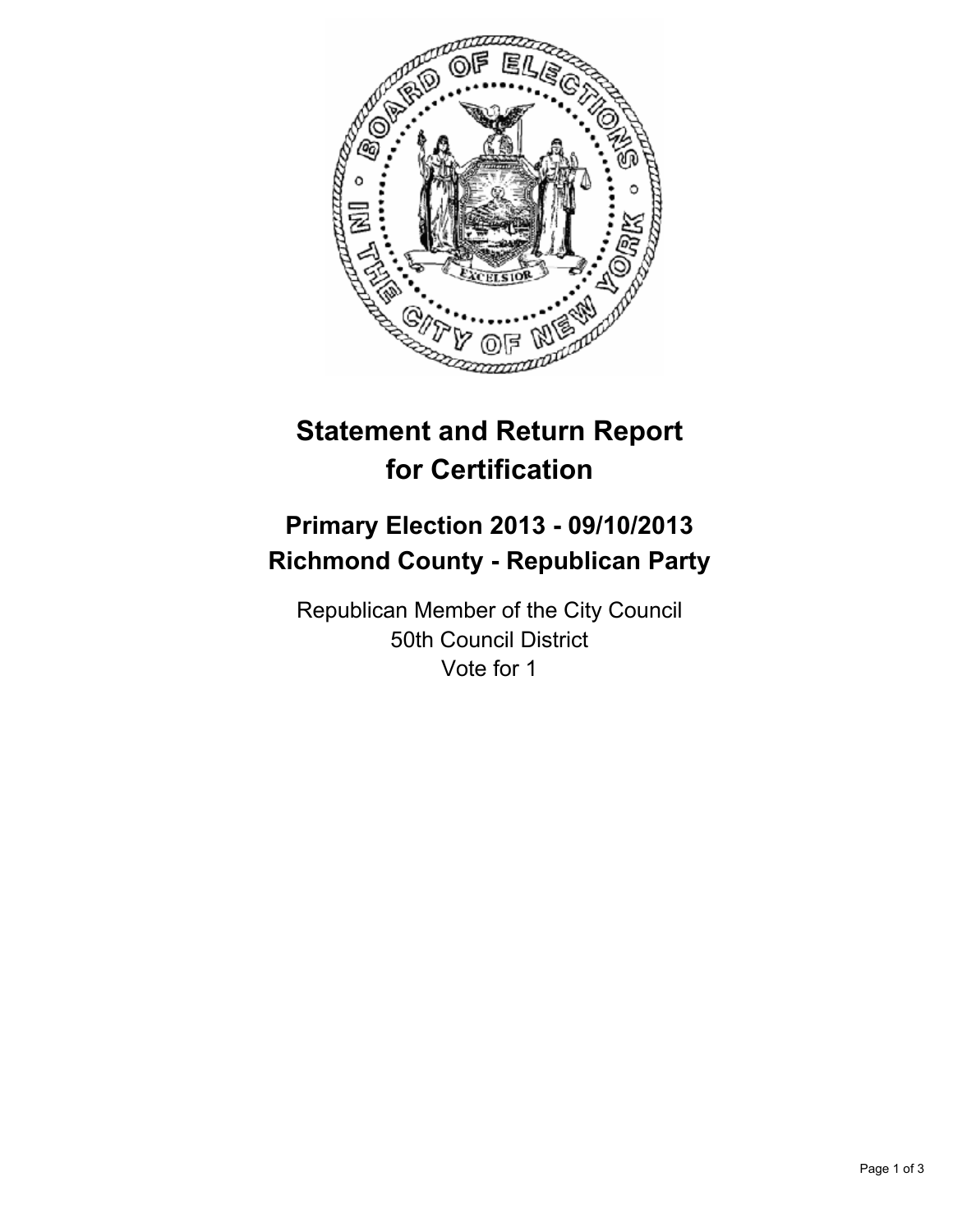

## **Assembly District 61**

| <b>EMERGENCY</b>     | 0              |
|----------------------|----------------|
| ABSENTEE/MILITARY    | 39             |
| <b>FEDERAL</b>       | 0              |
| SPECIAL PRESIDENTIAL | 0              |
| AFFIDAVIT            | $\overline{2}$ |
| LISA GIOVINAZZO      | 184            |
| <b>STEVEN MATTEO</b> | 199            |
| <b>Total Votes</b>   | 383            |

## **Assembly District 62**

| <b>EMERGENCY</b>            | 0   |
|-----------------------------|-----|
| ABSENTEE/MILITARY           | 48  |
| <b>FEDERAL</b>              | 0   |
| <b>SPECIAL PRESIDENTIAL</b> | 0   |
| AFFIDAVIT                   | 3   |
| LISA GIOVINAZZO             | 346 |
| <b>STEVEN MATTEO</b>        | 560 |
| <b>Total Votes</b>          | 906 |

#### **Assembly District 63**

| <b>EMERGENCY</b>           | 9        |
|----------------------------|----------|
| ABSENTEE/MILITARY          | 161      |
| <b>FEDERAL</b>             | 0        |
| SPECIAL PRESIDENTIAL       | $\Omega$ |
| AFFIDAVIT                  | 6        |
| LISA GIOVINAZZO            | 1,070    |
| <b>STEVEN MATTEO</b>       | 1,077    |
| MENDY MIROCZNIK (WRITE-IN) |          |
| <b>Total Votes</b>         | 2,148    |

### **Assembly District 64**

| <b>EMERGENCY</b>                   | 13    |
|------------------------------------|-------|
| ABSENTEE/MILITARY                  | 166   |
| <b>FEDERAL</b>                     | 0     |
| SPECIAL PRESIDENTIAL               | 0     |
| <b>AFFIDAVIT</b>                   | 10    |
| LISA GIOVINAZZO                    | 904   |
| <b>STEVEN MATTEO</b>               | 1,247 |
| UNATTRIBUTABLE WRITE-IN (WRITE-IN) | າ     |
| <b>Total Votes</b>                 | 2,153 |